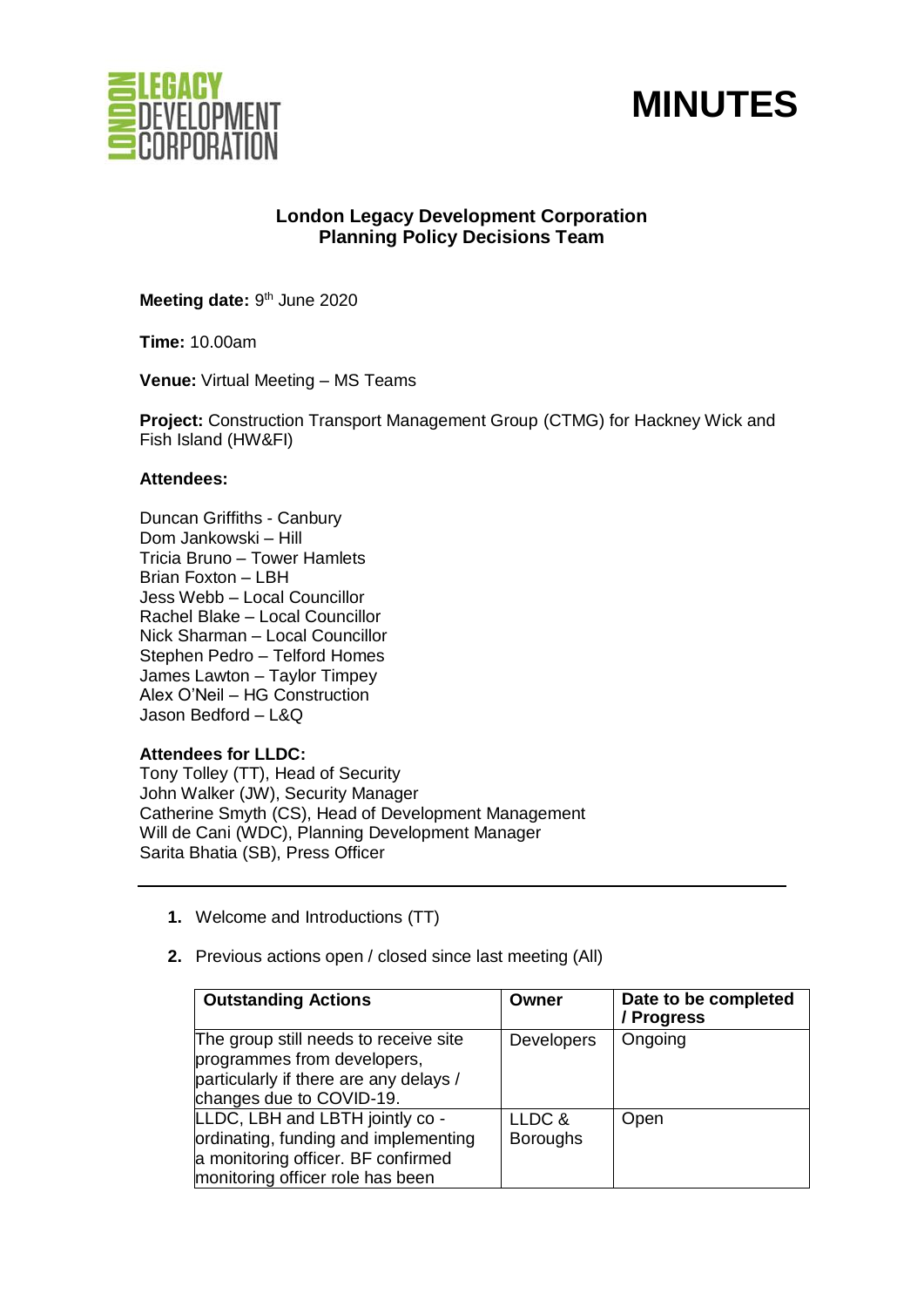| approved internally and LBH were<br>ready to advertise for recruitment<br>however this has been delayed due to<br>COVID-19. BF also confirmed LBH<br>are sappointing two enforcement<br>officers from team on a secondment<br>basis. |             |      |
|--------------------------------------------------------------------------------------------------------------------------------------------------------------------------------------------------------------------------------------|-------------|------|
| <b>TT confirmed draft Road Safety Study</b><br>(RSS) would hopefully be available for<br>review in July before being finalised at<br>the end of August.                                                                              | <b>LLDC</b> | Open |

- NS expressed concern on the potential time to implement improvement measures before Septepmeber school term time and hoped that short-term measures could be implemented quickly.
- **3.** Discussion on development sites (All)

# *Telford Homes – Wallis Road*

- *SP confirmed Telford Homes are operating and back at full capacity*
- *SP confirmed concrete works are due to be complete in early July and that will be the last of the concrete works*
- *SP confirmed Block A façade works are ongoging and Blocks, B, C and D façade works are due to start and scaffolding is due to go up during the w/c 08.06.20*
- *SP confirmed excavation works in central corridor have been completed and as a result, hopefully there will be no more odour issues*
- *SP confirmed gas works are due to be installed on Wallis Road during w.c 15.06 and likely to cause partial road closure for up to 1 week.SP Confimred no information on road closures has been advertised in the area*
- *TT questioned whether TM plans have been provided for gas works installation. SP confirmed he has not received these but he can issue the original TM Plans to LLDC.*

#### *Canbury Construction – Wallis Road & Berkshire Road*

- *DG confirmed scaffolding up on Wallis and Berkshire Road and some due to come down on Wallis Road eastern end*
- *DG confirmed internal works progressing well and Canbury Construction are operating at full capacity on-site*
- *DG confirmed gas and UKPN installation works are due due for w/c 15.06 outside the substation on Berkshire Road gootpath*
- *TT expressed concern of lack of co-ordination between utilities works on both Canbury Construction and Telford Homes sites. TT requested*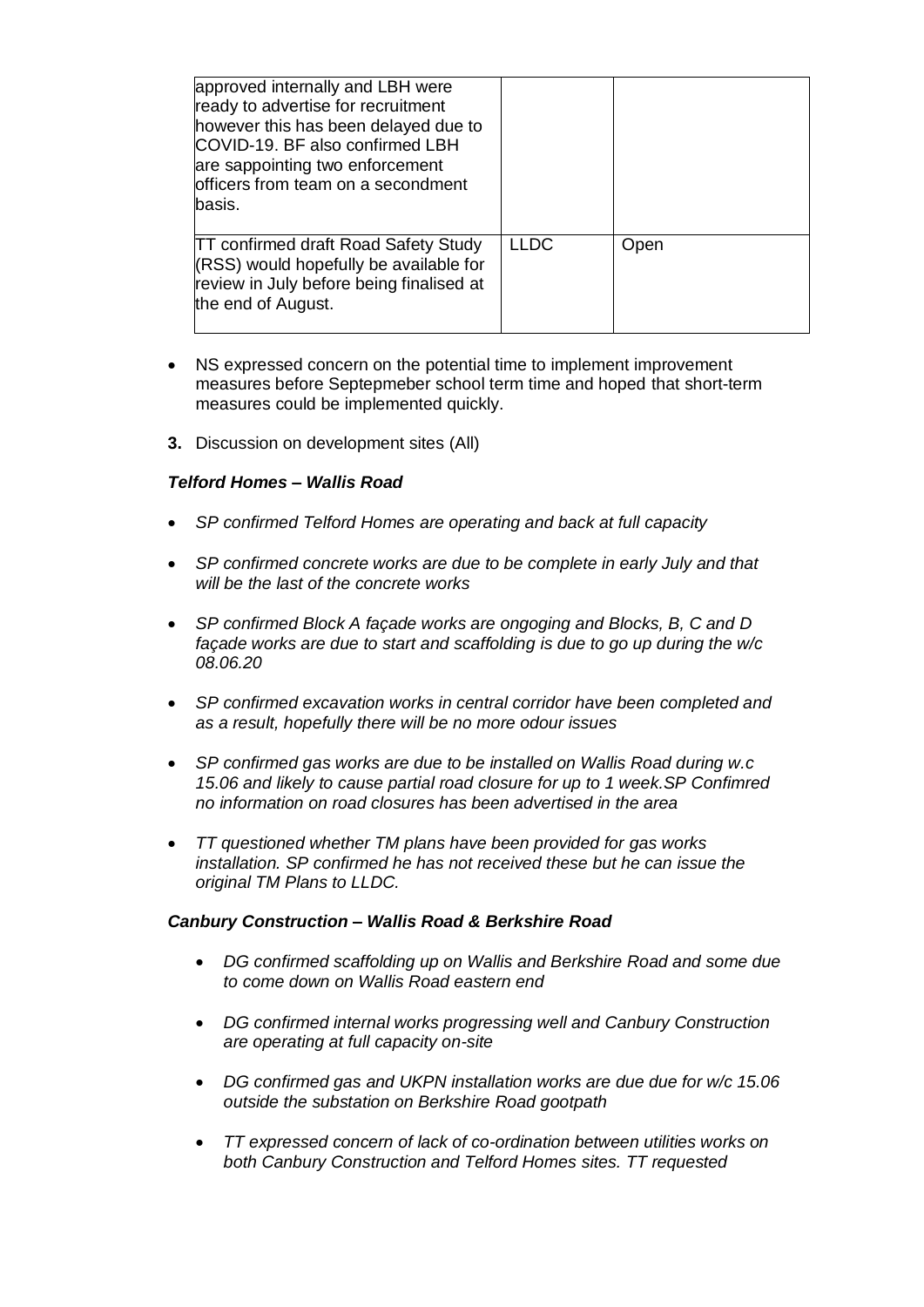*communication between LBH, utilities and both developers to co-ordinate Traffic Management plans.*

• *BF confirmed no licenses have been issued for utilities works on either Berkshire or Wallis Road for w.c 15/06 and if they are undertakern, LBH will take enforcement action.* 

# *L&Q – Bream Street*

- *JB confirmed L&Q started back on site last Wenesday for management team and reduced capacity for site operartives (60 people) started on 8th June*
- *JB confirmed L&Q will gradually increase on-site team from 60 people on 8 th June up by 20 people every fortnight thereafter*
- *JB confirmed re-induction packagaes have given to site operatives and issued to LLDC*
- *JB confirmed little on-site progress has been made and programme is now heavily delayed. JB confirmed all handovers are now expected from Nov '20 to May '21*
- *JB confirmed newsletters went out to all local residents before re-start onsite and updated programme will be given to local residents once finalised*
- *JB confirmed complaints received during lockdown were not down to L&Q activities on-sitw*
- *JB confirmed the parkingsituation is manageable moment due to all sites operating in reduced capacity*
- *JB confirmed another three month extension on Bream Street has been approved so Bream Street is expected to re-open on 1st September*
- *Parking road closure in Dace Road closure extended for another 10 weeks*
- *JB confirmed tower crane due to come down on 15-16th August and 29th - 30th August*

# *Hill Group – Wyke Road*

- *DJ confirmed Hill Group are back up to 80% capacity on site, 130-140 site operatives, most of which are driving to site*
- *DJ confirmed Victoria Park car park has been closed which has forced operatives from Victoria Park to local streets in Fish Island. BF confirmed he could get an update from LBTH Highways on this and report back to DJ*
- *DJ confirmed COVID-19 measures are working well on-site*
- *DJ confirmed Hill Group have applied for longer working hours (7am – 9pm) and waiting for determination from LLDC*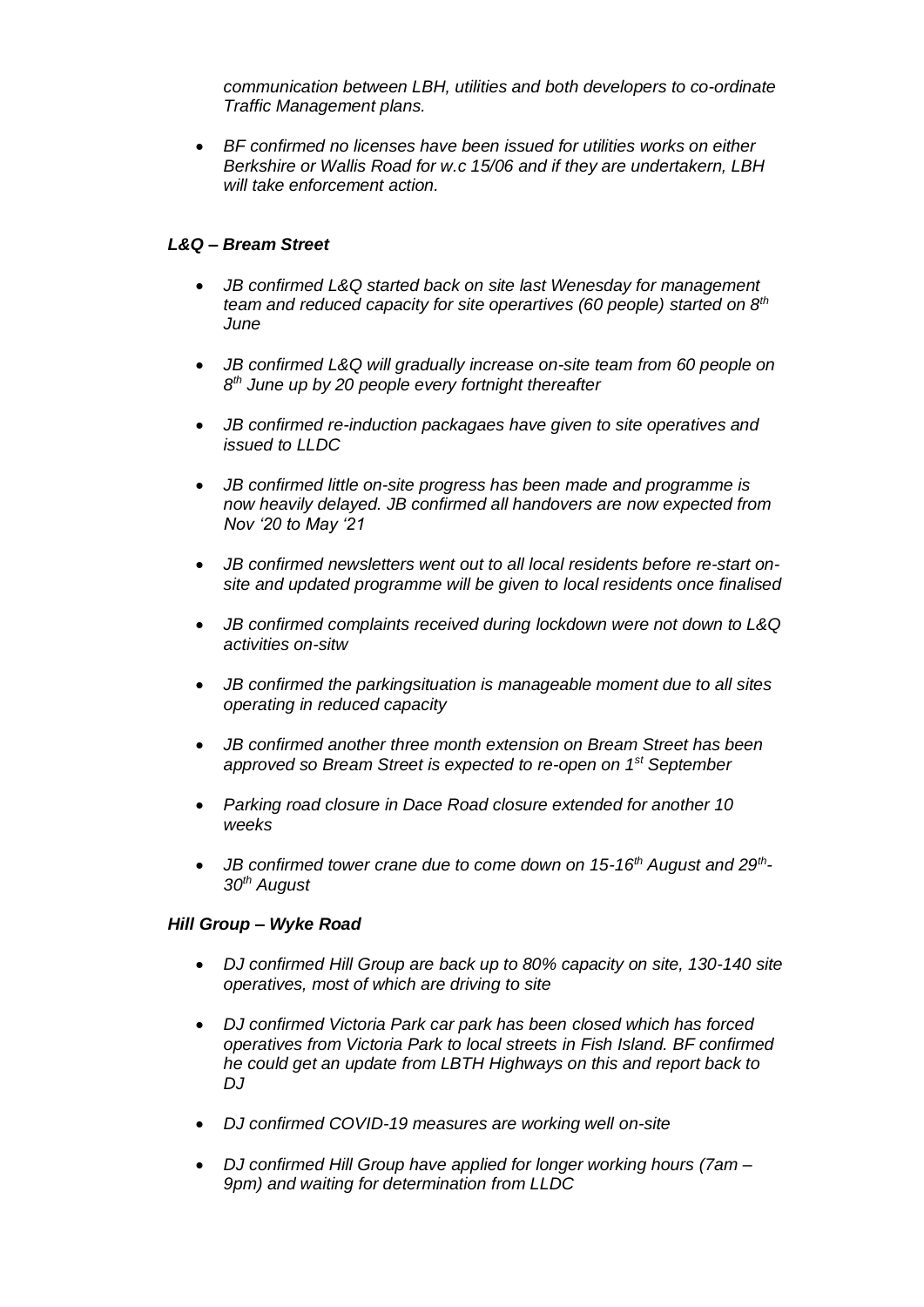- *CS confirmed extensions will be assessed on a site-by-site basis and currently working up a standard procedure to deal with these types of applications*
- *RB advised a S.61 application should be submitted to LBTH first, and then followed by a planning application to LLDC to vary hours*
- *DJ confirmed late works (after 6pm) would hopefully be isolated to quiet works only.*
- *DJ confirmed all services and utilities works have now been completed and installed off-site.*

### *Balfour Beatty - Bridges*

• *It was noted that no representative from Balfour Beatty attended the meeting.* 

### *Taylor Wimpey*

#### *Monier Road*

• *JL confirmed 90 Monier Road site is currently on hold until mid-October* 

#### *Wick Lane*

- *JL confirmed Taylor Wimpey have been back operating on site for 6-7 weeks which included 3 weeks of remobilisation*
- *JL confirmed Taylor Wimpey are slowly tapered back up to full site capacity which they are now operating at*
- *JL confirmed works are generally going well on-site and COVID 19 marshalls are re-enforcing social distancing measures*
- *JL confirmed 90 Monier Road on hold until mid-October and site is used and available for parking spending on site manager's view. JL confirmed space could be made available for parking of Hill Group and L&Q operatives.*
- *TT queried parking on Chapman Road and BF confirmed this is TfL land and need their input on using this for parking.*
- *CS commended Taylor Wimpey for working collaboratively and expressed potential amenity imapcts of increased parking and related noise*
- *JL acknoweldged this and confirmed relevant measures are being taken and induction to emphahsie maintaining acceptable noise levels*
- *JL confirmed Taylor Wimpey have 2 weeks left of concrete pours which would be the end of the concrete works*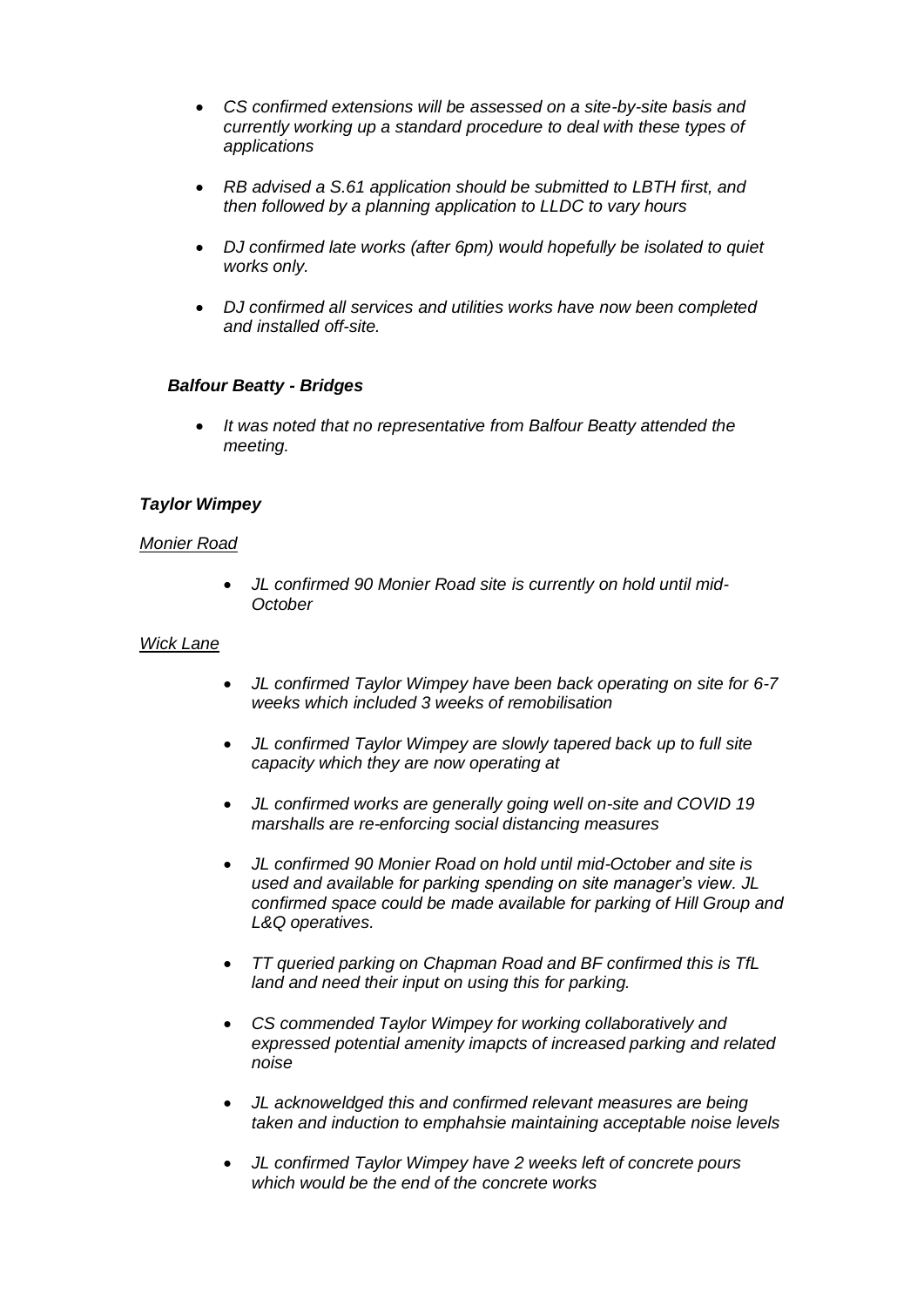- *JL confirmed tower crane is due to be removed from site and relevant TM plans can be shared for road closures*
- *JL confirmed footpath closure along Wick Lane extended until mid-September in order to complete hard landscaping works*
- *JL confirmed Blocks A and B are expected to be handed over around September*
- *TT noted that Mark Camley (LLDC) has been in discussions with Taylor Wimpey and others to re-instate the footpath along Wick Lane*

### *HG Construction - Dace Road*

- *AO confirmed HC Construction are continuing to operate and no parking issues expected as they are able to provide on-site parking for up to 80% of their workforce*
- *AO confirmed HG are 80% of the way through demolition and remediation works on site*
- *AO confirmed piling is due to start on site mid-July. TT queried how many piling vehicle movmenet per day. AO confirmed one piling rig, and 10-12 lorry movements per day are expected and this will continue through in July*
- *AO confirmed Tower Crane due to to go up on-site in June but no road closures will result*
- *AO confirmed HG are currently setting up permanement site accommodation*
- *AO confirmed concrete pours are due to create additional HGV movements and will update LLDC in mid-July*
- **4.** AOB
	- JB expressed concern for delay on current sites pushing back in to new sites and potential disruption of overlap
	- BF confirmed LBH are looking at creating a *schools street* related to Gainsborough School on Berkshire / Obourne road
	- BF confirmed TfL looking at street scene works on Felstead Road and Wallis Road
	- BF raised concern from local concillors on parking related issues due to ways of working during social distancing
	- TT raised potential increase of pedestrian traffic as a result from new bridge over to Gainsborough School
	- TT raised issue of increased theft in the local area